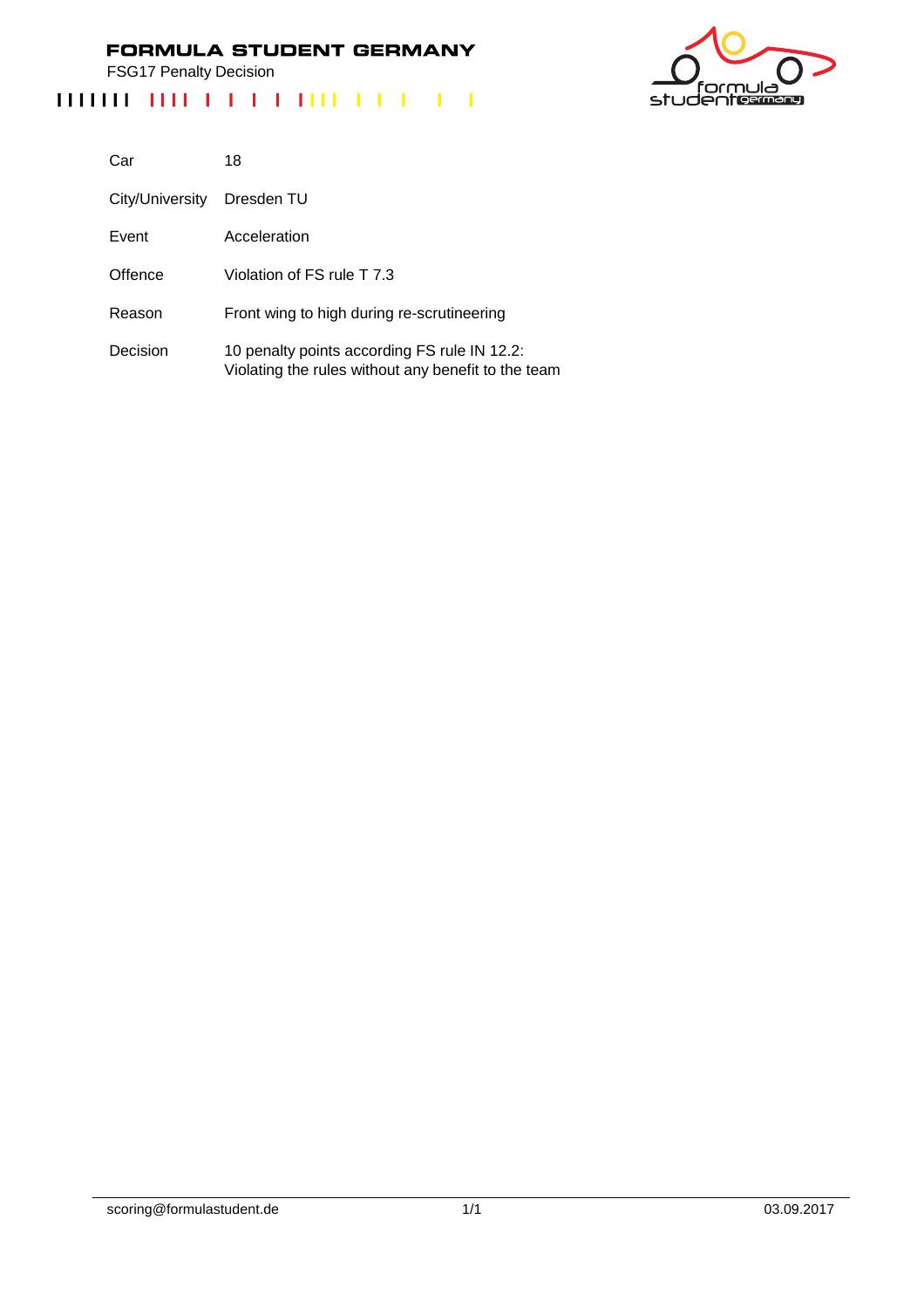FSG17 Penalty Decision



| Car      | 64                                                                   |
|----------|----------------------------------------------------------------------|
|          | City/University Kaiserslautern TU                                    |
| Event    | Acceleration                                                         |
| Offence  | Violation of FS rule D 9.1.16 and EV2.2                              |
| Reason   | Maximum power drawn from the battery did exceed 80 kW in run 1, 2, 4 |
| Decision | DNF run 1, 2 and 4 according FS rule D 9.1.16                        |
|          | $Y: R$ Alfan Ol<br>Power Raw<br>Power Filtered                       |

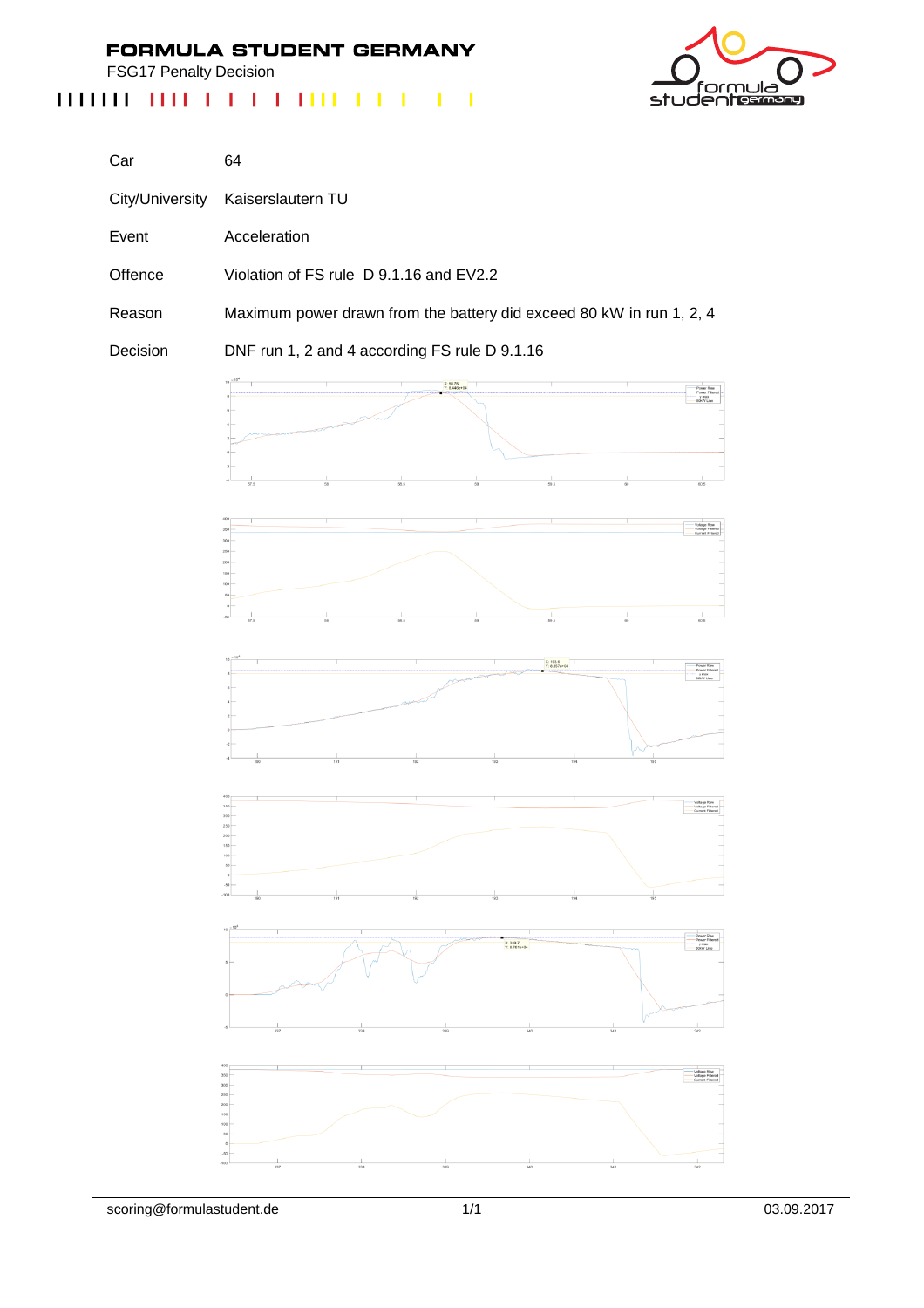FSG17 Penalty Decision

# <u>ت ار</u> nι studentermang

| Car             | 66                                                                                                  |
|-----------------|-----------------------------------------------------------------------------------------------------|
| City/University | Augbsurg UAS                                                                                        |
| Event           | Acceleration                                                                                        |
| Offence         | Violation of FS rule T 7.3                                                                          |
| Reason          | Front wing to high during re-scrutineering                                                          |
| Decision        | 10 penalty points according FS rule IN 12.2:<br>Violating the rules without any benefit to the team |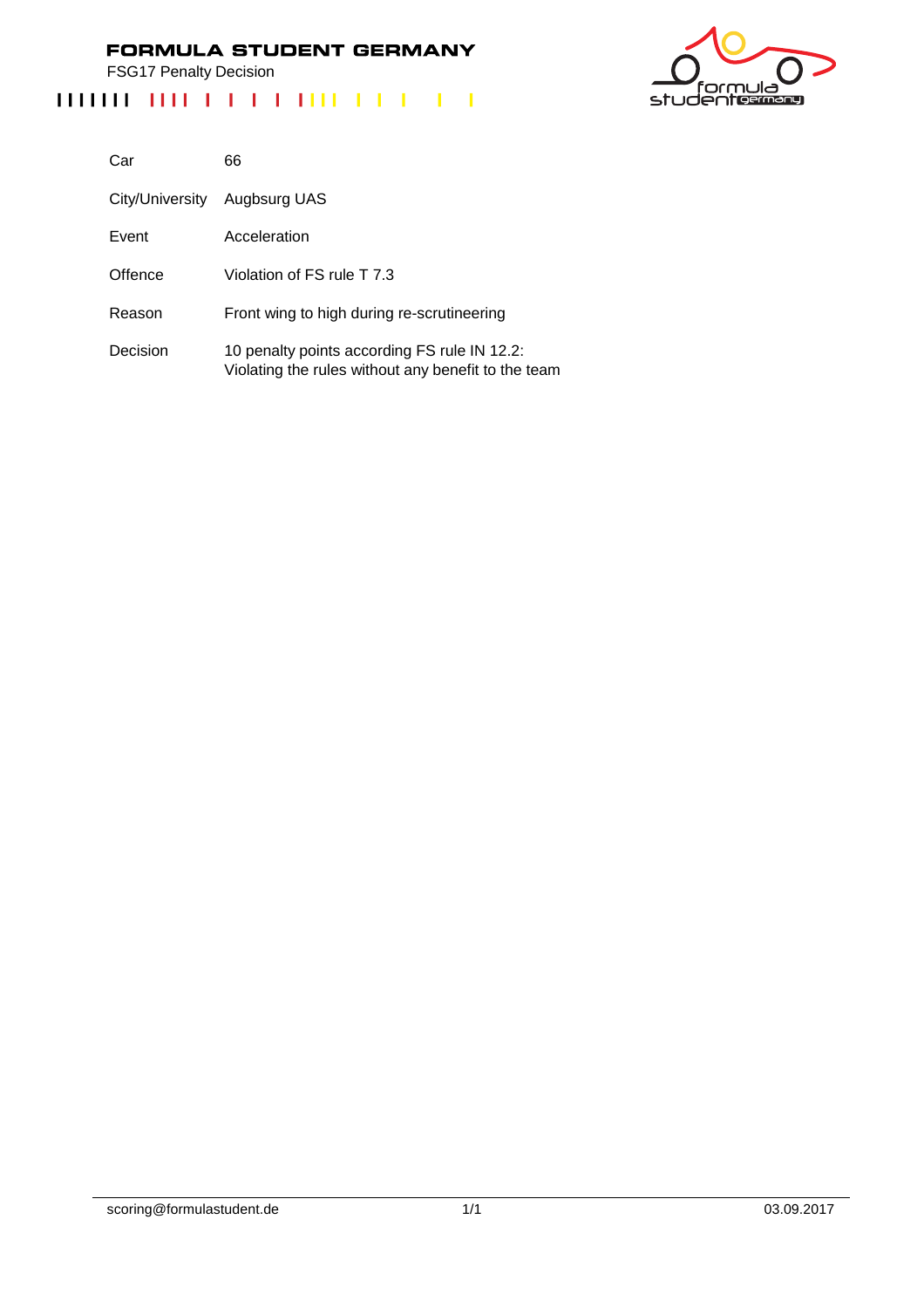FSG17 Penalty Decision

# 'nι ەار studentermang

| Car             | 217                                                                                                 |
|-----------------|-----------------------------------------------------------------------------------------------------|
| City/University | Auburn U                                                                                            |
| Event           | Acceleration                                                                                        |
| Offence         | Violation of FS rule T 7.3                                                                          |
| Reason          | Front wing to high during re-scrutineering                                                          |
| Decision        | 10 penalty points according FS rule IN 12.2:<br>Violating the rules without any benefit to the team |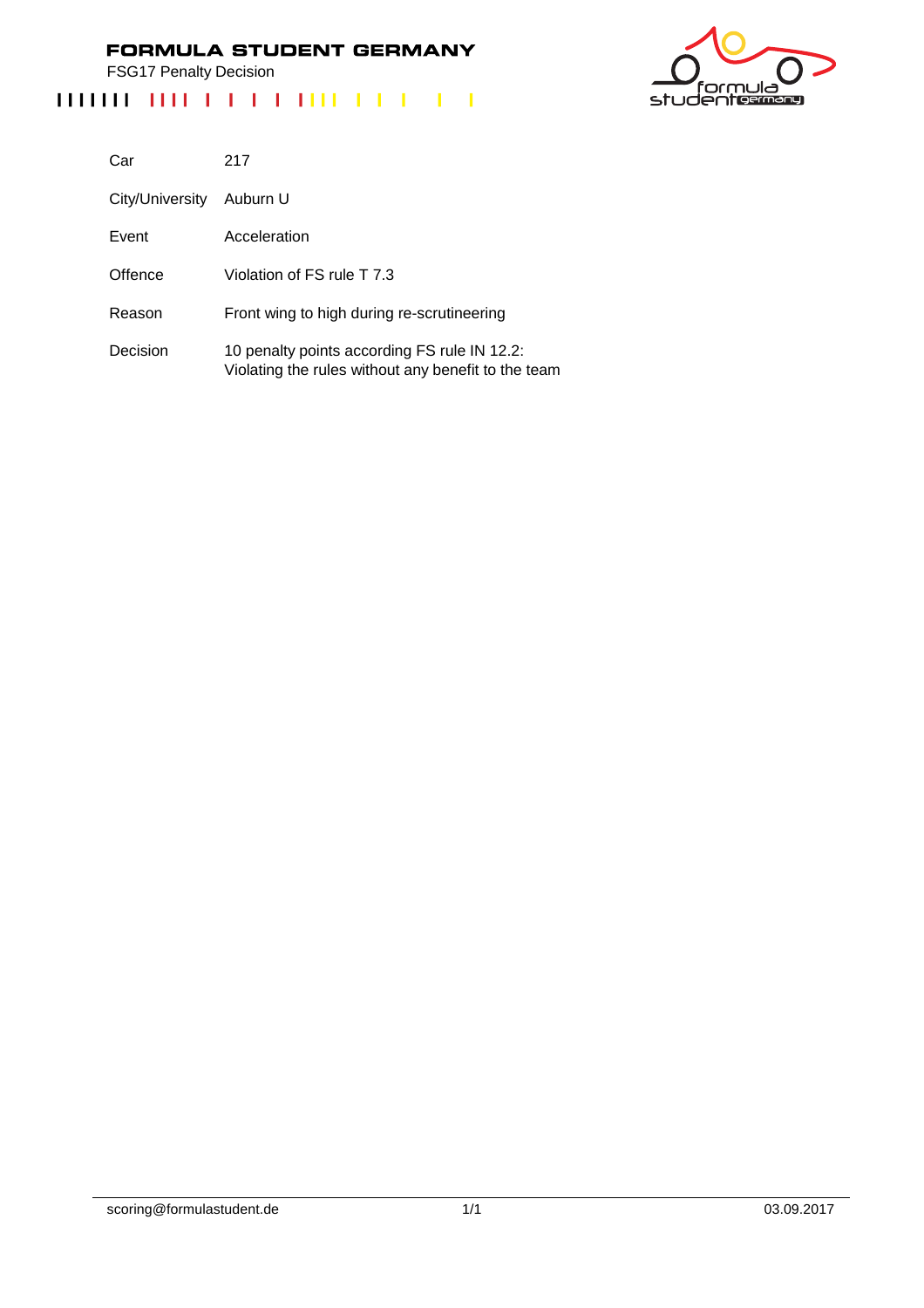FSG17 Penalty Decision



| Car             | 219                                                                                                 |
|-----------------|-----------------------------------------------------------------------------------------------------|
| City/University | Haifa Technion                                                                                      |
| Event           | Acceleration                                                                                        |
| Offence         | Violation of FS rule T 7.3                                                                          |
| Reason          | Front wing to high during re-scrutineering                                                          |
| Decision        | 10 penalty points according FS rule IN 12.2:<br>Violating the rules without any benefit to the team |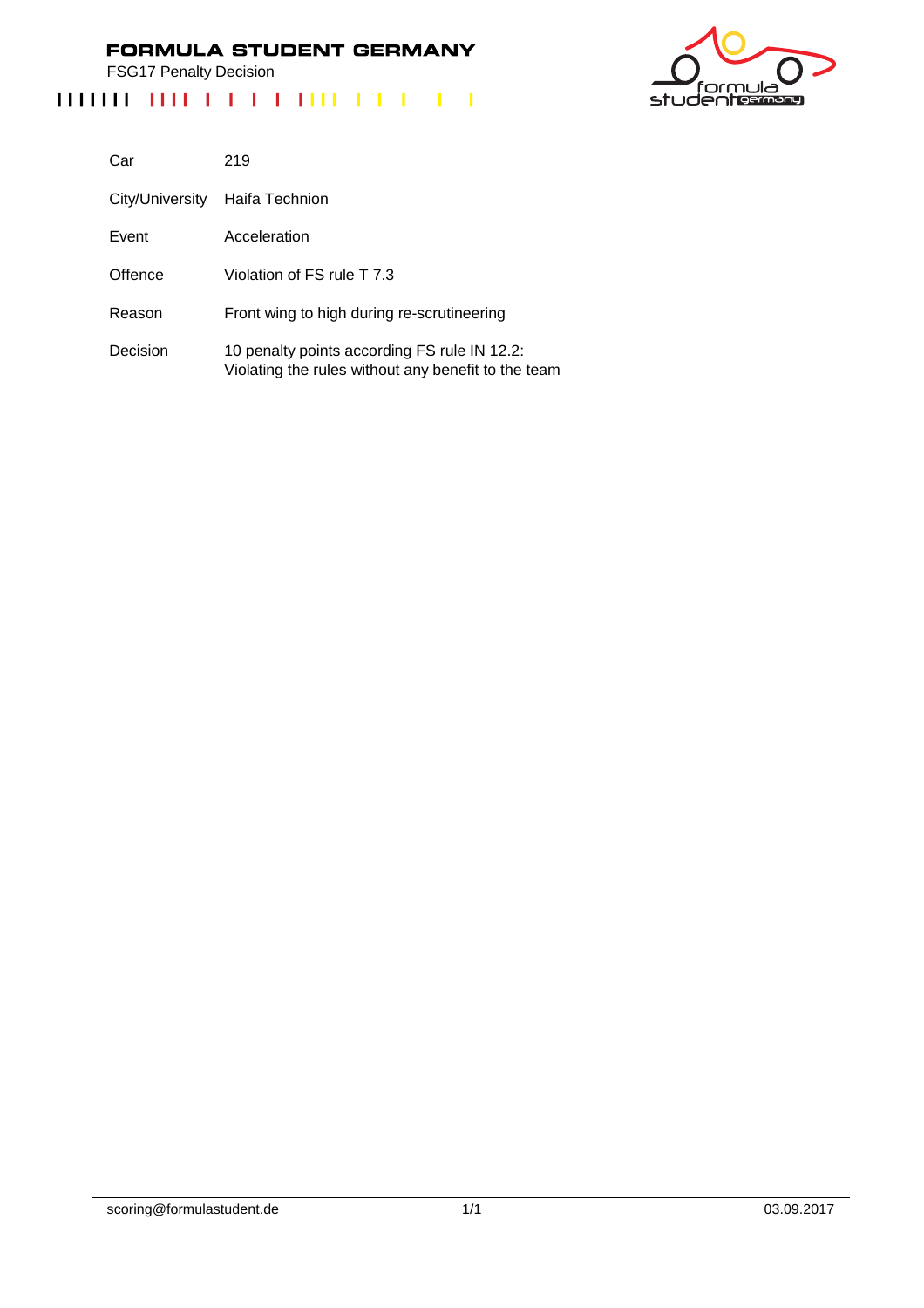FSG17 Penalty Decision



| Car             | 226                                                                                                 |
|-----------------|-----------------------------------------------------------------------------------------------------|
| City/University | Loughborough U                                                                                      |
| Event           | Acceleration                                                                                        |
| Offence         | Violation of FS rule T 7.3                                                                          |
| Reason          | Front wing to high during re-scrutineering                                                          |
| Decision        | 10 penalty points according FS rule IN 12.2:<br>Violating the rules without any benefit to the team |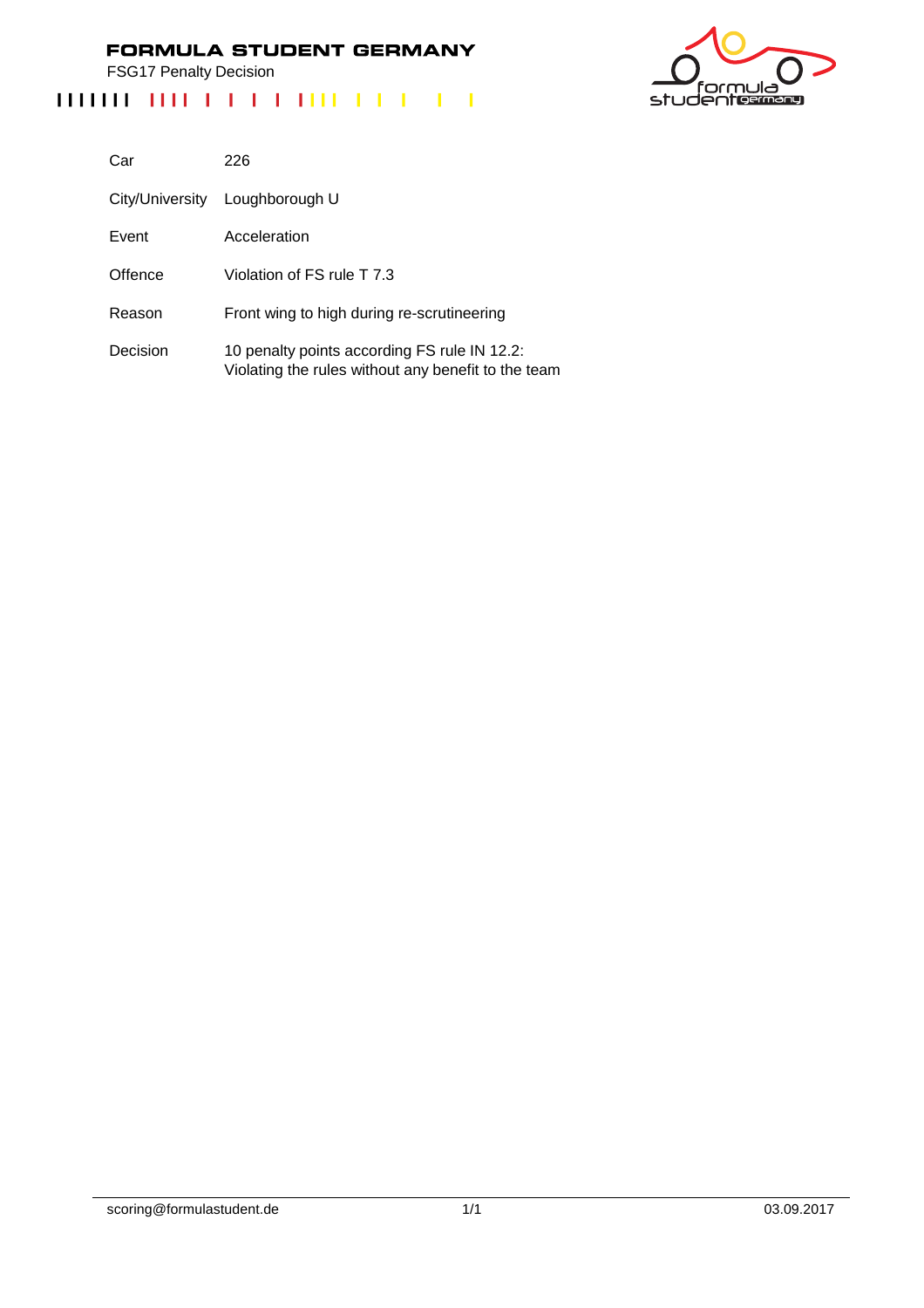FSG17 Penalty Decision



| Car             | 233                                                                                                 |
|-----------------|-----------------------------------------------------------------------------------------------------|
| City/University | Shanghai Tongji U                                                                                   |
| Event           | Acceleration                                                                                        |
| Offence         | Violation of FS rule T 7.3                                                                          |
| Reason          | Front wing to high during re-scrutineering                                                          |
| Decision        | 10 penalty points according FS rule IN 12.2:<br>Violating the rules without any benefit to the team |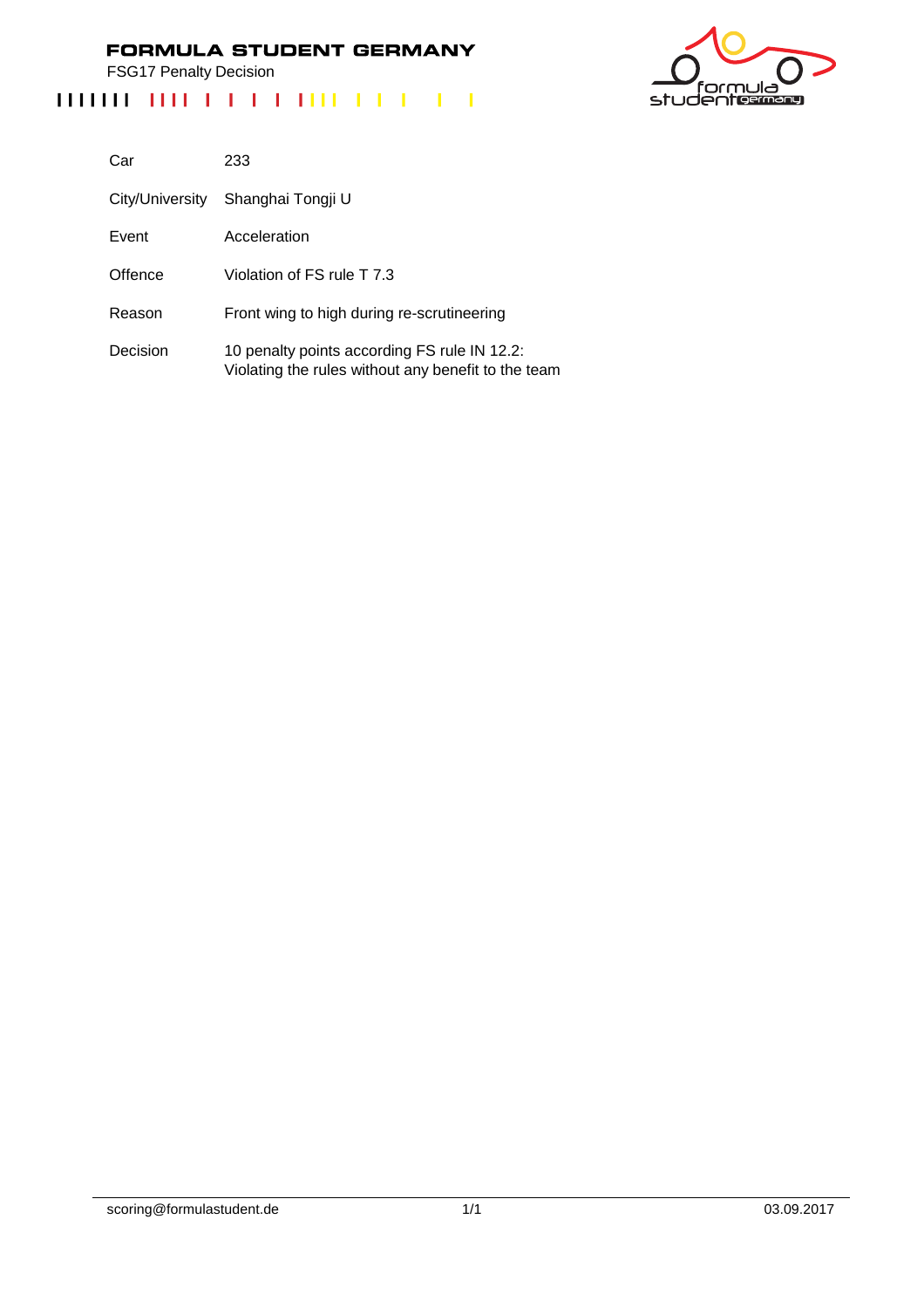FSG17 Penalty Decision

# ەار nι studentermang

| Car             | 235                                                                                                 |
|-----------------|-----------------------------------------------------------------------------------------------------|
| City/University | Maribor U                                                                                           |
| Event           | Acceleration                                                                                        |
| Offence         | Violation of FS rule T 7.3                                                                          |
| Reason          | Rear wing to high during re-scrutineering                                                           |
| Decision        | 10 penalty points according FS rule IN 12.2:<br>Violating the rules without any benefit to the team |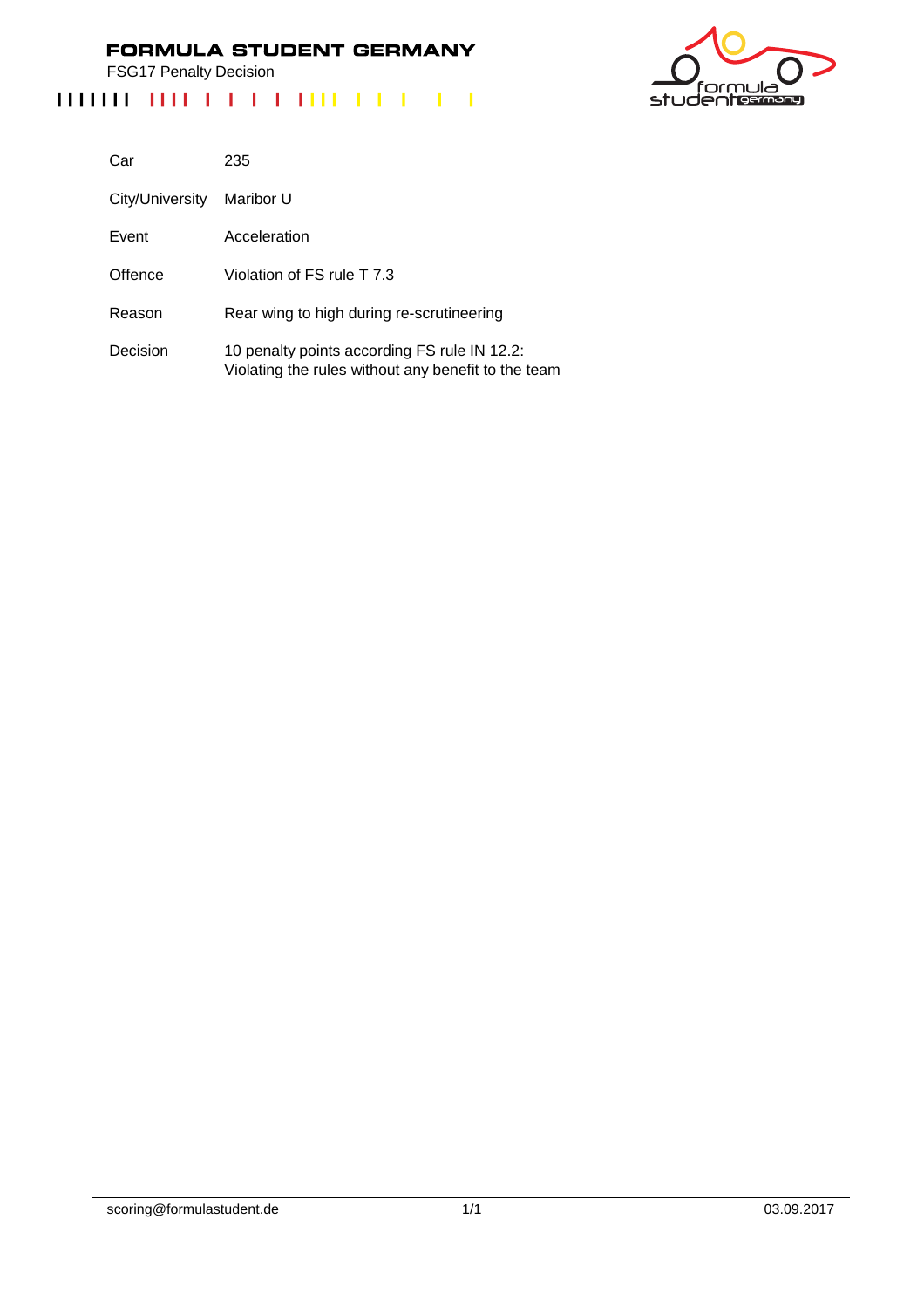FSG17 Penalty Decision

# <u>ت ار</u> nı studentermang

| Car             | 249                                                                                                 |
|-----------------|-----------------------------------------------------------------------------------------------------|
| City/University | Erlangen U                                                                                          |
| Event           | Acceleration                                                                                        |
| Offence         | Violation of FS rule T 1.1.3                                                                        |
| Reason          | 75 mm clearence not fulfilled during re-scrutineering                                               |
| Decision        | 10 penalty points according FS rule IN 12.2:<br>Violating the rules without any benefit to the team |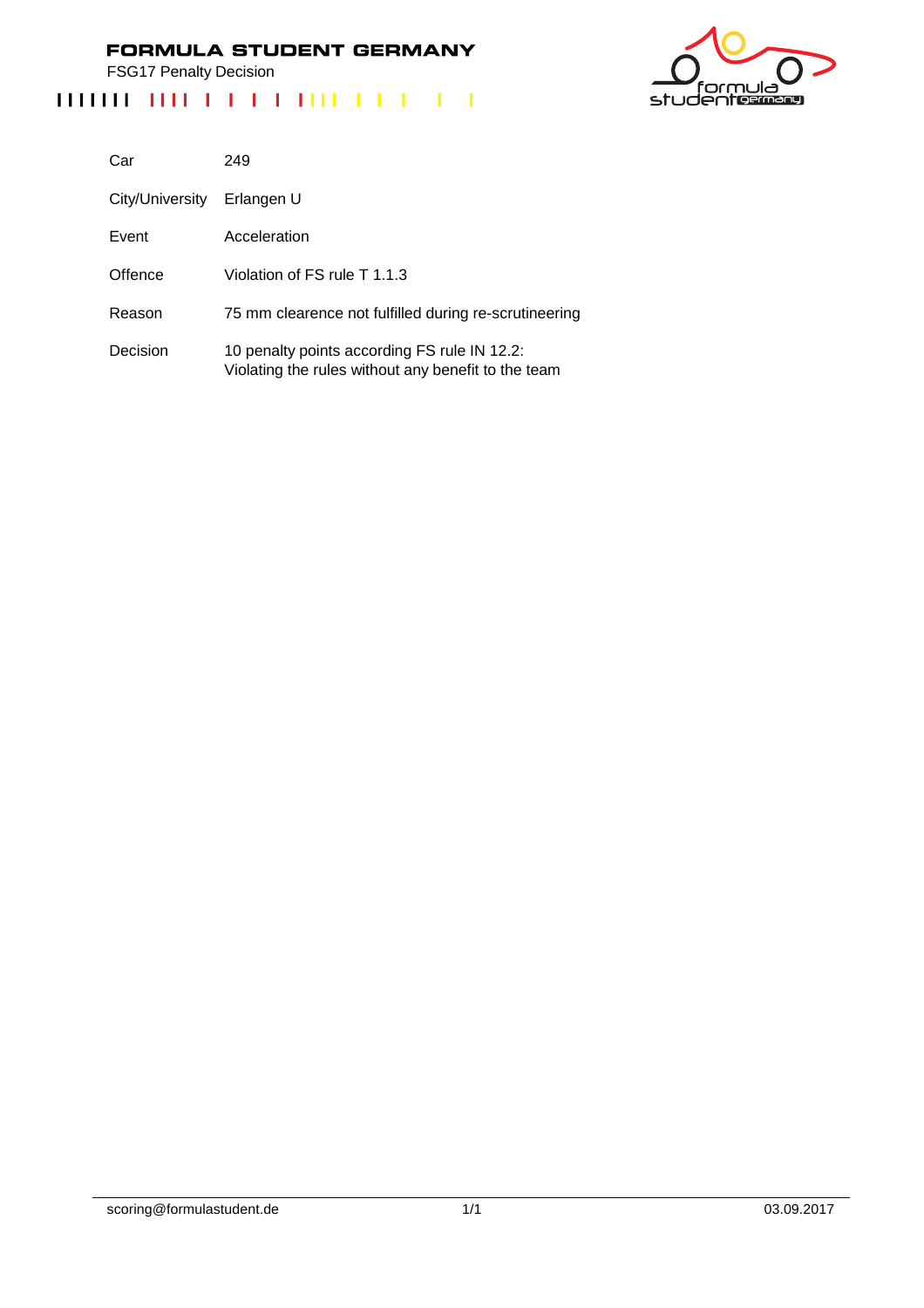FSG17 Penalty Decision

# ەار nı studentermang

| Car             | 287                                                            |
|-----------------|----------------------------------------------------------------|
| City/University | Moscow PFUR                                                    |
| Event           | Acceleration                                                   |
| Offence         | Violation of FS rule T 7.3                                     |
| Reason          | Ground clearence violation during re-scrutineering after run 2 |
| Decision        | DNF run 2 according FS rule D 2.3.3                            |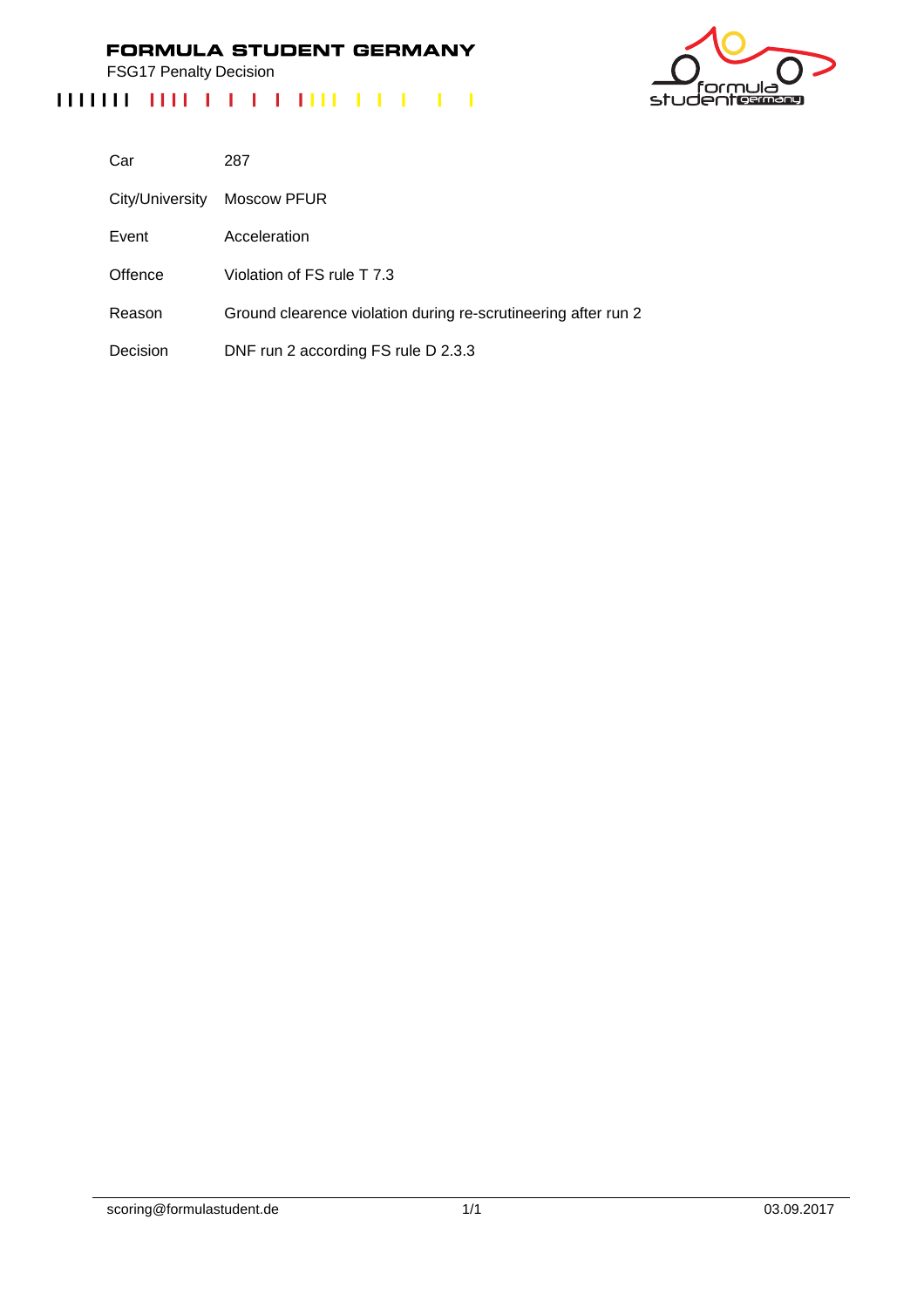FSG17 Penalty Decision

# <u>ت ار</u> nı studentermang

| Car             | 308                                                                                                 |
|-----------------|-----------------------------------------------------------------------------------------------------|
| City/University | Wroclaw TU                                                                                          |
| Event           | Acceleration                                                                                        |
| Offence         | Violation of FS rule T 7.3                                                                          |
| Reason          | Front wing to high during re-scrutineering                                                          |
| Decision        | 10 penalty points according FS rule IN 12.2:<br>Violating the rules without any benefit to the team |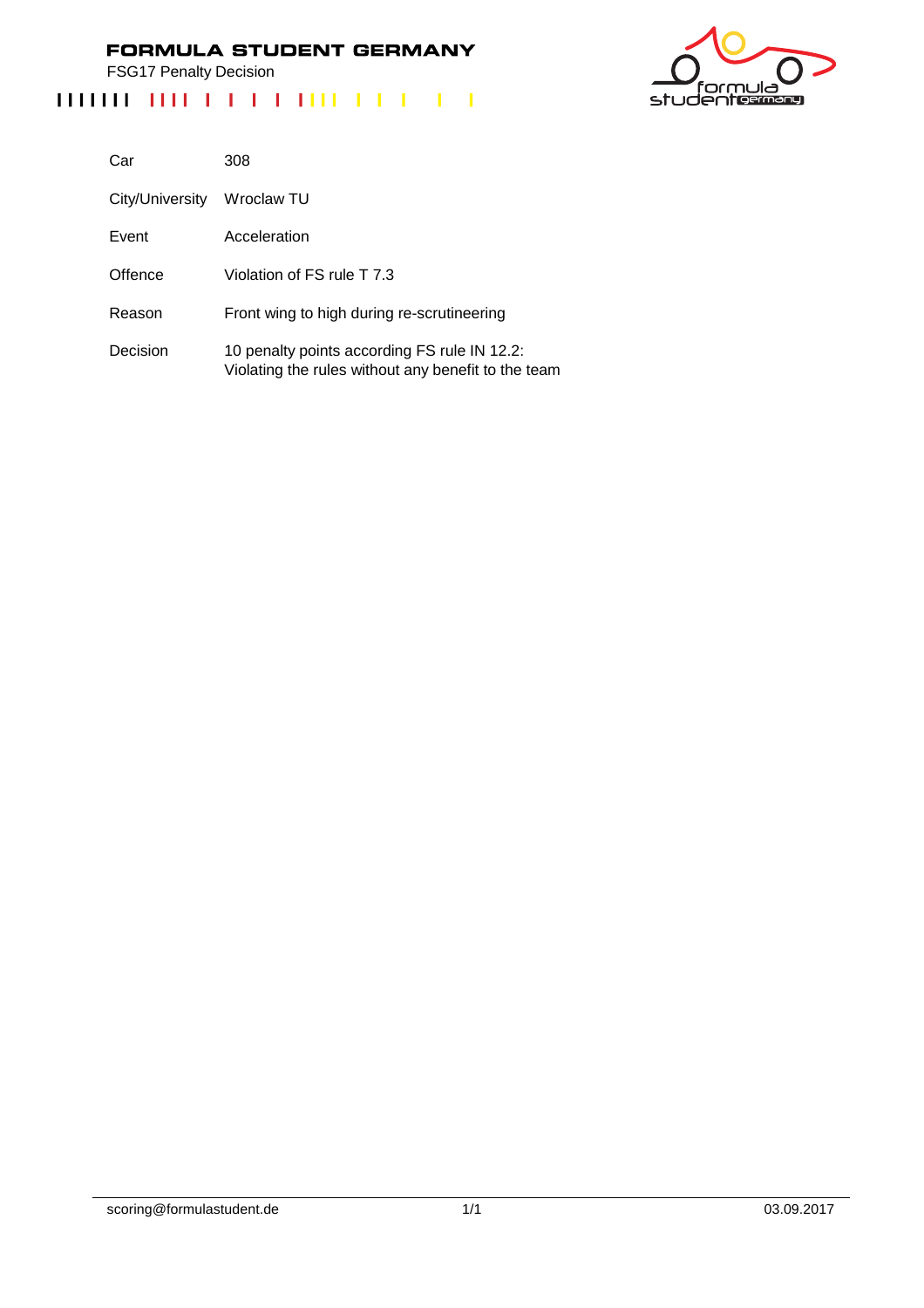FSG17 Penalty Decision

# <u>ت ار</u> nı studentermang

| Car             | 340                                                                                                 |
|-----------------|-----------------------------------------------------------------------------------------------------|
| City/University | Istanbul YTU                                                                                        |
| Event           | Acceleration                                                                                        |
| Offence         | Violation of FS rule T 7.3                                                                          |
| Reason          | Rear wing to high during re-scrutineering                                                           |
| Decision        | 10 penalty points according FS rule IN 12.2:<br>Violating the rules without any benefit to the team |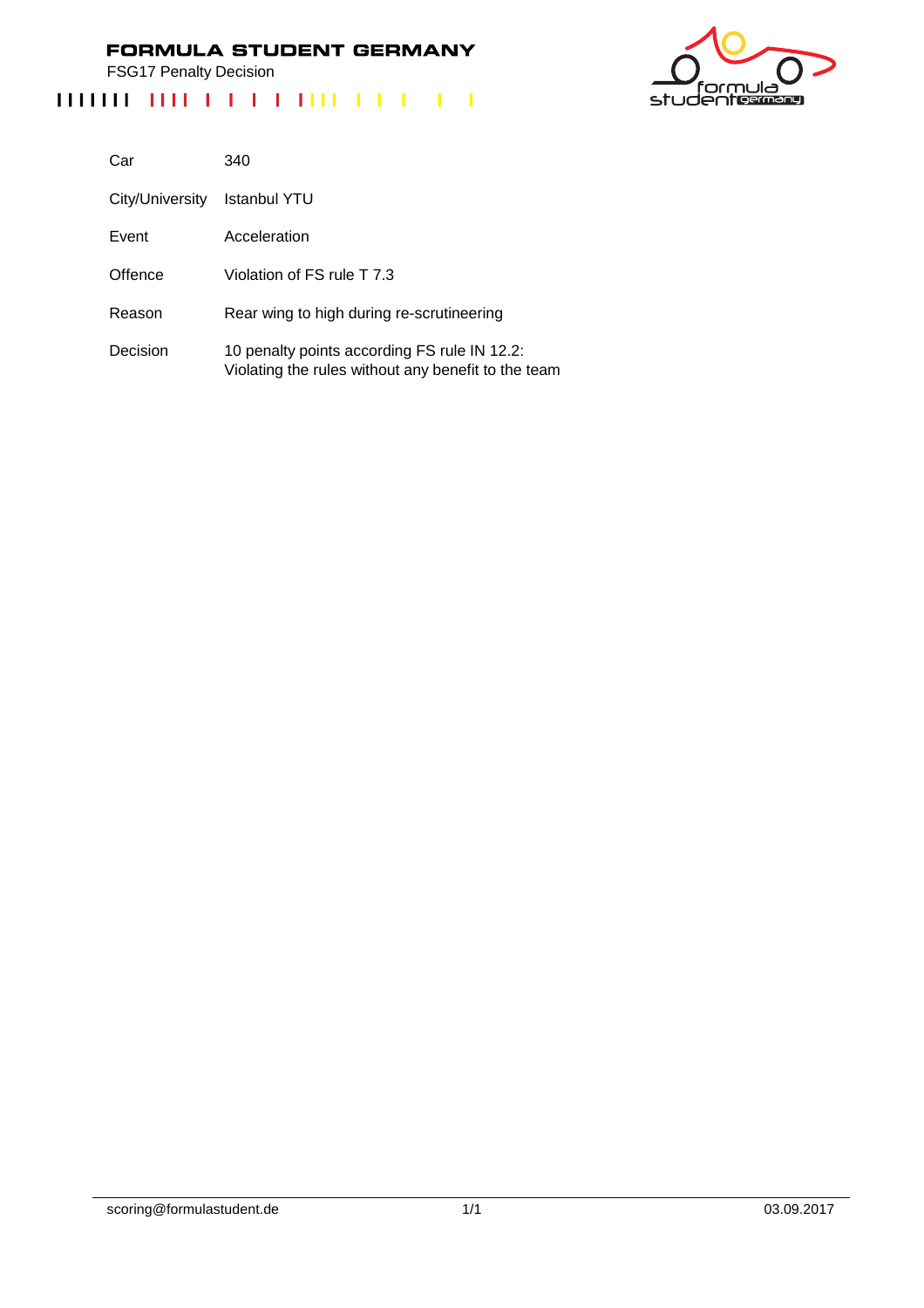FSG17 Penalty Decision

# ەار nı studentermang

| Car             | 350                                                                                                 |
|-----------------|-----------------------------------------------------------------------------------------------------|
| City/University | Belgrade U                                                                                          |
| Event           | Acceleration                                                                                        |
| Offence         | Violation of FS rule T 7.3                                                                          |
| Reason          | Rear wing to high during re-scrutineering                                                           |
| Decision        | 10 penalty points according FS rule IN 12.2:<br>Violating the rules without any benefit to the team |